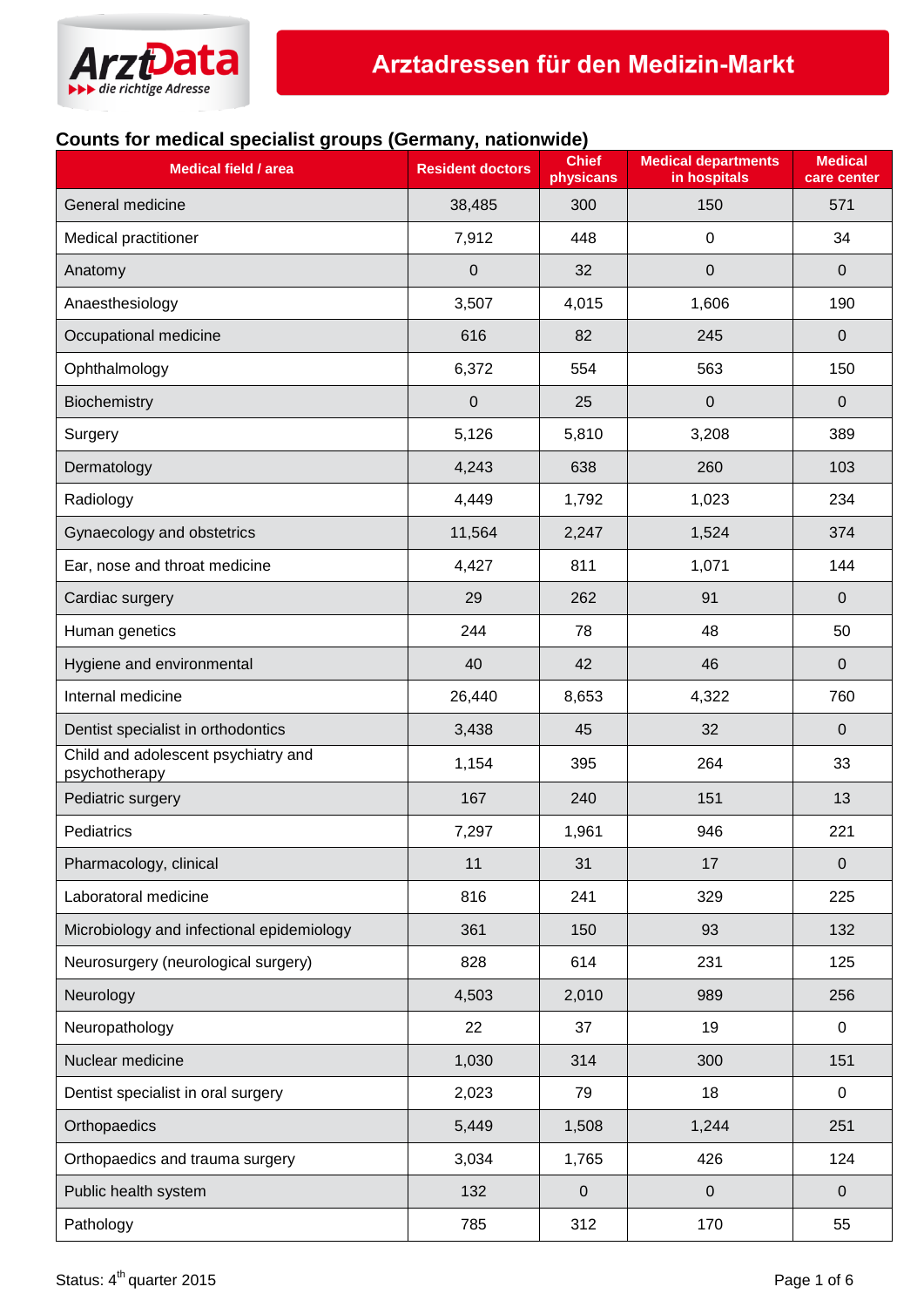

## **Counts for medical specialist groups (Germany, nationwide)**

| <b>Medical field / area</b>          | <b>Resident doctors</b> | <b>Chief</b><br>physicans | <b>Medical departments</b><br>in hospitals | <b>Medical</b><br>care center |
|--------------------------------------|-------------------------|---------------------------|--------------------------------------------|-------------------------------|
| Pharmacology and toxicology          | 22                      | 45                        | 15                                         | 0                             |
| Phoniatrics and pedaudiology         | 148                     | 63                        | 40                                         | 0                             |
| Physical and rehabilitative          | 853                     | 339                       | 182                                        | 105                           |
| Physiology                           | $\pmb{0}$               | 45                        | $\mathbf 0$                                | $\boldsymbol{0}$              |
| Plastic surgery                      | 194                     | 177                       | 353                                        | 0                             |
| Plastic and aesthetic surgery        | 357                     | 244                       | 99                                         | 0                             |
| Psychiatry and psychotherapy         | 6,176                   | 2,126                     | 1,320                                      | 238                           |
| Psychosomastic medicine              | 2,136                   | 259                       | 277                                        | 32                            |
| Psychotherapeutic medicine           | 1,465                   | 207                       | 161                                        | 22                            |
| Forensic medicine                    | 16                      | 41                        | 26                                         | $\Omega$                      |
| Radiation therapy                    | 742                     | 415                       | 249                                        | 108                           |
| <b>Transfusion medicine</b>          | 219                     | 115                       | 70                                         | 51                            |
| Urology                              | 3,261                   | 967                       | 741                                        | 91                            |
| <b>Dental medicine</b>               |                         |                           |                                            |                               |
| Oral and maxillofacial surgery       | 1,374                   | 234                       | 247                                        | 15                            |
| Dentistry                            | 52,593                  | 340                       | 216                                        | 30                            |
| <b>Psychotherapy</b>                 |                         |                           |                                            |                               |
| Child and adolescent psychotherapist | 6,000                   | 77                        | 22                                         | $\mathbf 0$                   |
| Psychological psychotherapist        | 21,591                  | 467                       | 116                                        | 74                            |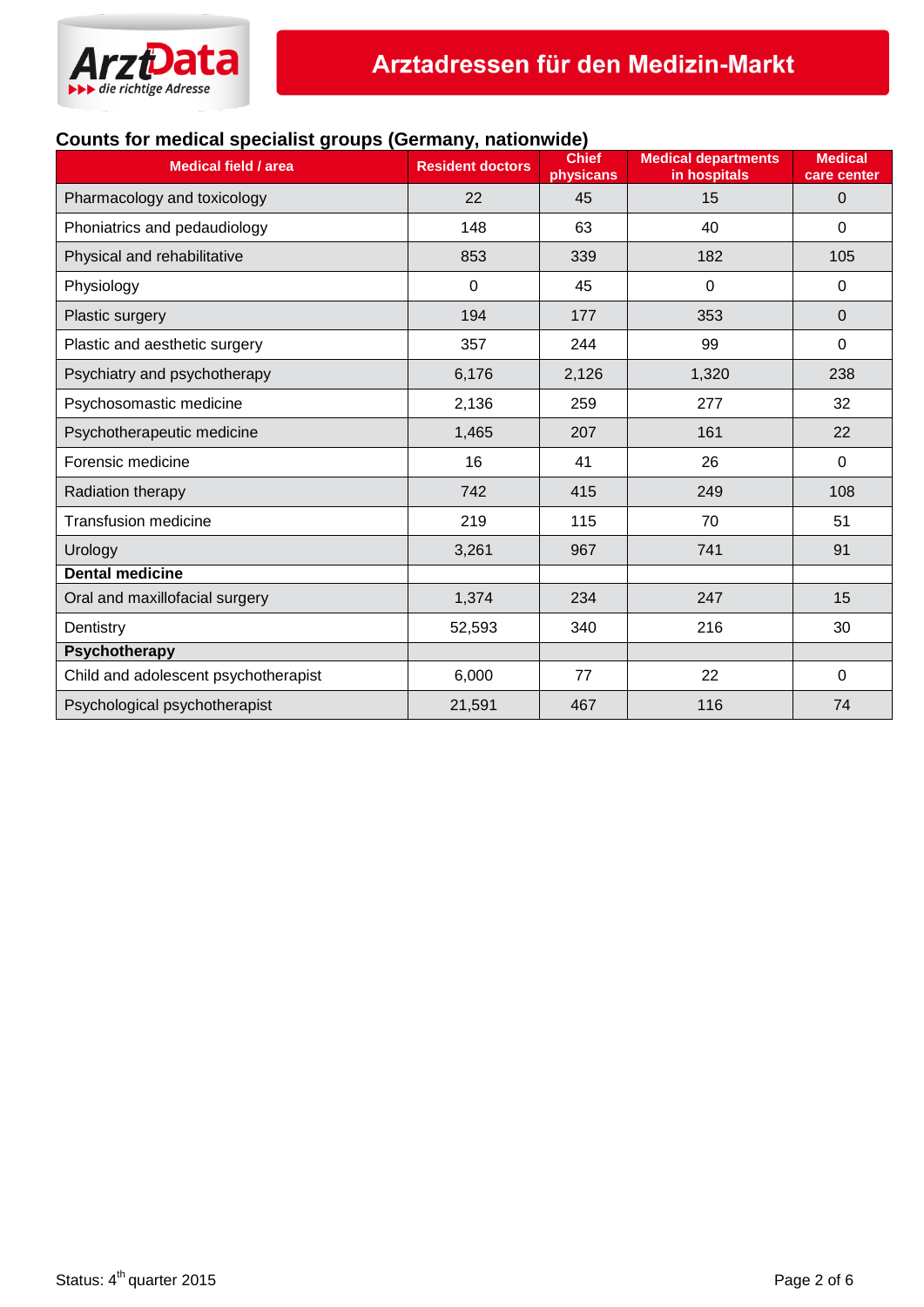

## **Sub-specialisations / Additional titles**

| <b>Medical field / area</b>                          | <b>Resident doctors</b> | <b>Chief</b><br>physicans | <b>Medical departments</b><br>in hospitals | <b>Medical</b><br>care center |
|------------------------------------------------------|-------------------------|---------------------------|--------------------------------------------|-------------------------------|
| Acupuncture                                          | 9,445                   | 153                       | $\mathbf 0$                                | $\pmb{0}$                     |
| Allergology                                          | 6,940                   | 685                       | 236                                        | 20                            |
| Andrology                                            | 1,509                   | 170                       | 51                                         | $\pmb{0}$                     |
| Angiology                                            | 689                     | 425                       | 262                                        | $\pmb{0}$                     |
| Balneotherapy                                        | 2,981                   | 211                       | 163                                        | $\pmb{0}$                     |
| Occupational medicine                                | 2,017                   | 94                        | 21                                         | $\pmb{0}$                     |
| Blood transfusion system                             | 175                     | 114                       | $\boldsymbol{0}$                           | $\pmb{0}$                     |
| Chirotherapy                                         | 14,741                  | 1,229                     | 195                                        | 32                            |
| Special orthopaedic surgery                          | 309                     | 203                       | 63                                         | $\pmb{0}$                     |
| Histologic dermatology                               | 100                     | 36                        | $\mathbf 0$                                | 0                             |
| Diabetology                                          | 4,618                   | 567                       | 356                                        | 21                            |
| Endocrinology                                        | 280                     | 15                        | $\mathbf 0$                                | $\pmb{0}$                     |
| Gynaecological exfoliative cytology                  | 321                     | 19                        | $\boldsymbol{0}$                           | $\pmb{0}$                     |
| Aerospace medicine                                   | 33                      | 90                        | 13                                         | $\pmb{0}$                     |
| Forensic psychiatry                                  | 2,142                   | 1,418                     | 731                                        | 25                            |
| Gastroenterology                                     | 678                     | 1,228                     | 628                                        | 18                            |
| Vascular surgery                                     | 198                     | 55                        | 12                                         | $\pmb{0}$                     |
| Genetics, medical                                    | 968                     | 792                       | 458                                        | $\pmb{0}$                     |
| Geriatrics                                           | 686                     | 85                        | 38                                         | $\mathbf 0$                   |
| Gynaecological endocrinology                         | 617                     | 313                       | 129                                        | $\pmb{0}$                     |
| Gynaecological oncology                              | 483                     | 332                       | 294                                        | 15                            |
| Hand surgery                                         | 1,157                   | 753                       | 373                                        | 31                            |
| Haematology                                          | 154                     | 92                        | 15                                         | $\pmb{0}$                     |
| Hemostasiology                                       | 6,141                   | 80                        | 49                                         | $\pmb{0}$                     |
| Homeopathy                                           | 724                     | 272                       | 116                                        | $\pmb{0}$                     |
| Infectiology                                         | 165                     | 196                       | 67                                         | $\pmb{0}$                     |
| Informatics, medical                                 | 145                     | 33                        | $\mathbf 0$                                | $\pmb{0}$                     |
| Intensive care                                       | 445                     | 1,700                     | 1,080                                      | $\mathsf 0$                   |
| Cardiology                                           | 3,091                   | 1,605                     | 688                                        | 60                            |
| Pediatric endocrinology with emphasis on<br>diabetes | 200                     | 145                       | 47                                         | $\pmb{0}$                     |
| Pediatric gastroenterology                           | 60                      | 97                        | 23                                         | $\pmb{0}$                     |
| Pediatric pneumology                                 | 355                     | 122                       | 18                                         | $\pmb{0}$                     |
| Pediatric nephrology                                 | 52                      | 54                        | 19                                         | $\pmb{0}$                     |
| Pediatric neurology                                  | 285                     | 266                       | 96                                         | $\pmb{0}$                     |
| Pediatric orthopaedics                               | 864                     | 148                       | 91                                         | $\pmb{0}$                     |
| Pediatric rheumatology                               | 56                      | 75                        | 15                                         | $\pmb{0}$                     |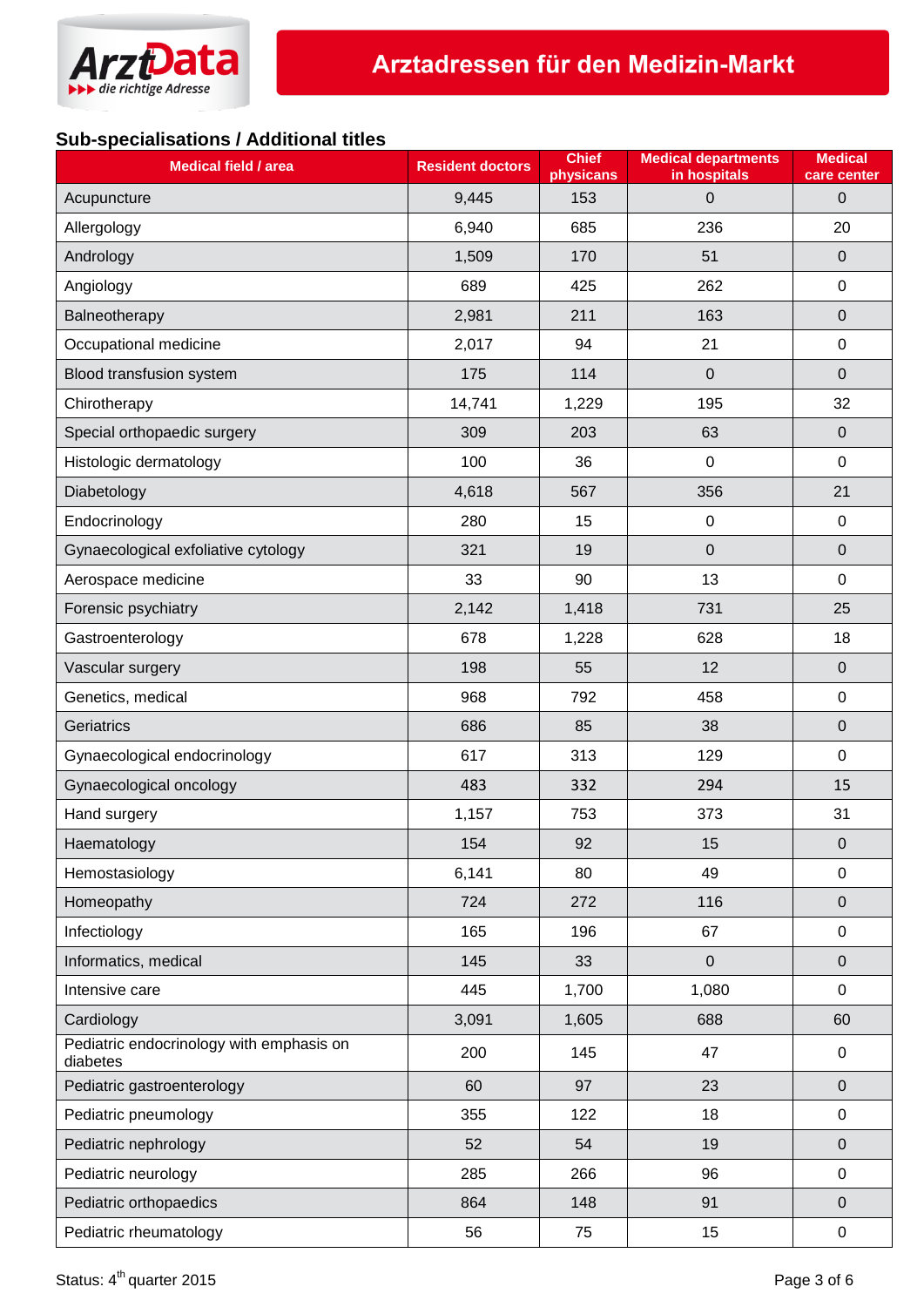

## **Sub-specialisations / Additional titles**

| <b>Medical field / area</b>                | <b>Resident doctors</b> | <b>Chief</b><br>physicans | <b>Medical departments</b><br>in hospitals | <b>Medical</b><br>care center |
|--------------------------------------------|-------------------------|---------------------------|--------------------------------------------|-------------------------------|
| Pediatric haematology                      | 49                      | 89                        | 18                                         | $\mathbf 0$                   |
| Pediatric cardiology                       | 332                     | 185                       | 68                                         | $\mathbf 0$                   |
| Pediatric radiology                        | 85                      | 66                        | 20                                         | $\mathbf 0$                   |
| Medical laboratory diagnostics             | 448                     | 101                       | $\mathbf 0$                                | $\mathbf 0$                   |
| Medical tumour therapy                     | 1,816                   | 586                       | $\mathbf 0$                                | $\mathbf 0$                   |
| Natural medical treatment (naturopathy)    | 12,336                  | 282                       | 211                                        | 14                            |
| Neonatology (birth medicine)               | 470                     | 472                       | 137                                        | $\mathbf 0$                   |
| Nephrology                                 | 2,073                   | 505                       | 481                                        | 55                            |
| Neuroradiology (neurological radiology)    | 269                     | 214                       | 74                                         | $\Omega$                      |
| Palliative medicine                        | 3,414                   | 1,056                     | 236                                        | 16                            |
| Parodontologist                            | 14,712                  | 59                        | 32                                         | $\mathbf 0$                   |
| Obstetrics and perinatal medicine          | 229                     | 255                       | 12                                         | $\mathbf 0$                   |
| Phlebology                                 | 1,907                   | 286                       | 71                                         | 11                            |
| Physical therapy (physiotherapy)           | 6,711                   | 1,155                     | 454                                        | $\mathbf 0$                   |
| Plastic operations                         | 973                     | 266                       | 94                                         | $\Omega$                      |
| Pneumology (lung and bronchial treatment)  | 1,330                   | 710                       | 485                                        | 34                            |
| Proctology (final intestinal diseases)     | 1,632                   | 575                       | 162                                        | $\mathbf 0$                   |
| Psychoanalysis                             | 1,640                   | 92                        | 36                                         | 0                             |
| Psychotherapy                              | 11,455                  | 1,145                     | 272                                        | 22                            |
| Rehabilitation therapies                   | 1,407                   | 364                       | 82                                         | 0                             |
| Emergency and rescue medicine              | 10,286                  | 3,250                     | 167                                        | $\mathbf 0$                   |
| Rheumatology                               | 633                     | 315                       | 292                                        | 13                            |
| Rheumatology: orthopaedic rheumatology     | 446                     | 144                       | 20                                         | $\mathbf 0$                   |
| Diagnostic radiography (X-ray diagnostics) | 11,468                  | 1,798                     | 233                                        | 11                            |
| Sleep medicine (Sleeping disorders)        | 698                     | 421                       | 98                                         | $\mathbf 0$                   |
| Social medicine                            | 919                     | 454                       | 92                                         | $\pmb{0}$                     |
| Special pain therapy                       | 2,100                   | 797                       | 85                                         | 11                            |
| Sports medicine                            | 11,202                  | 1,401                     | 293                                        | 36                            |
| Speech disorders, lalopathy                | 858                     | 97                        | 54                                         | $\mathbf 0$                   |
| Addiction treatments (primary care)        | 760                     | 144                       | 12                                         | 0                             |
| Thoracic and cardiovascular surgery        | 12                      | 42                        | $\pmb{0}$                                  | $\pmb{0}$                     |
| Thoracic surgery                           | 24                      | 384                       | 241                                        | $\pmb{0}$                     |
| Traumatology (accident surgery)            | 3,565                   | 2,197                     | 870                                        | 29                            |
| Tropical medicine                          | 292                     | 40                        | 24                                         | $\pmb{0}$                     |
| Environmental medicine                     | 2,297                   | 135                       | 51                                         | $\pmb{0}$                     |
| Trauma surgery: accident surgery           | 1,010                   | 525                       | 30                                         | 0                             |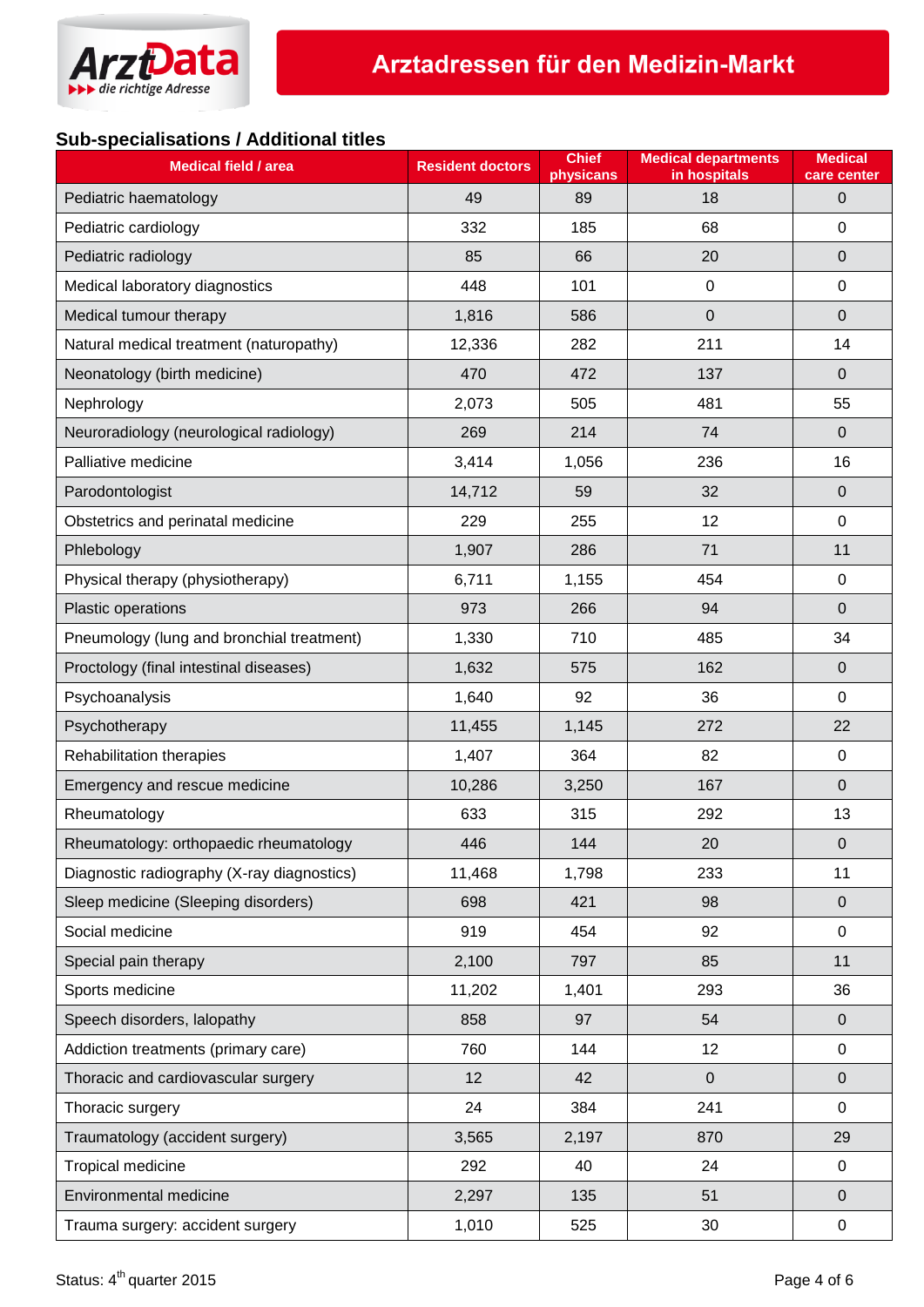

# **Zusatz-/Teilgebietsbezeichnungen der niedergelassenen Ärzte/Chefärzte und Kliniken**

| <b>Medical field / area</b>          | <b>Resident doctors</b> | <b>Chief</b><br>physicans | <b>Medical departments</b><br>in hospitals | <b>Medical</b><br>care center |
|--------------------------------------|-------------------------|---------------------------|--------------------------------------------|-------------------------------|
| Visceral surgery (abdominal surgery) | 342                     | 1,426                     | 637                                        | 0                             |
|                                      |                         |                           |                                            |                               |
| Aesthetic dentistry                  | 11,101                  | 133                       | 51                                         | 0                             |
| Endodontology                        | 516                     | 0                         | 0                                          | 0                             |
| <b>Functional diagnostics</b>        | 549                     | 0                         | 0                                          | 0                             |
| Implantology                         | 242                     | 0                         | 0                                          | 0                             |
| <b>Orthodontics</b>                  | 6,261                   | 49                        | $\Omega$                                   | 0                             |
| Pediatric dentistry                  | 1,082                   | 0                         | 0                                          | 0                             |
| Periodontology                       | 390                     | $\Omega$                  | $\Omega$                                   | $\Omega$                      |
| Implantology                         | 5,068                   | 19                        | 0                                          | 0                             |